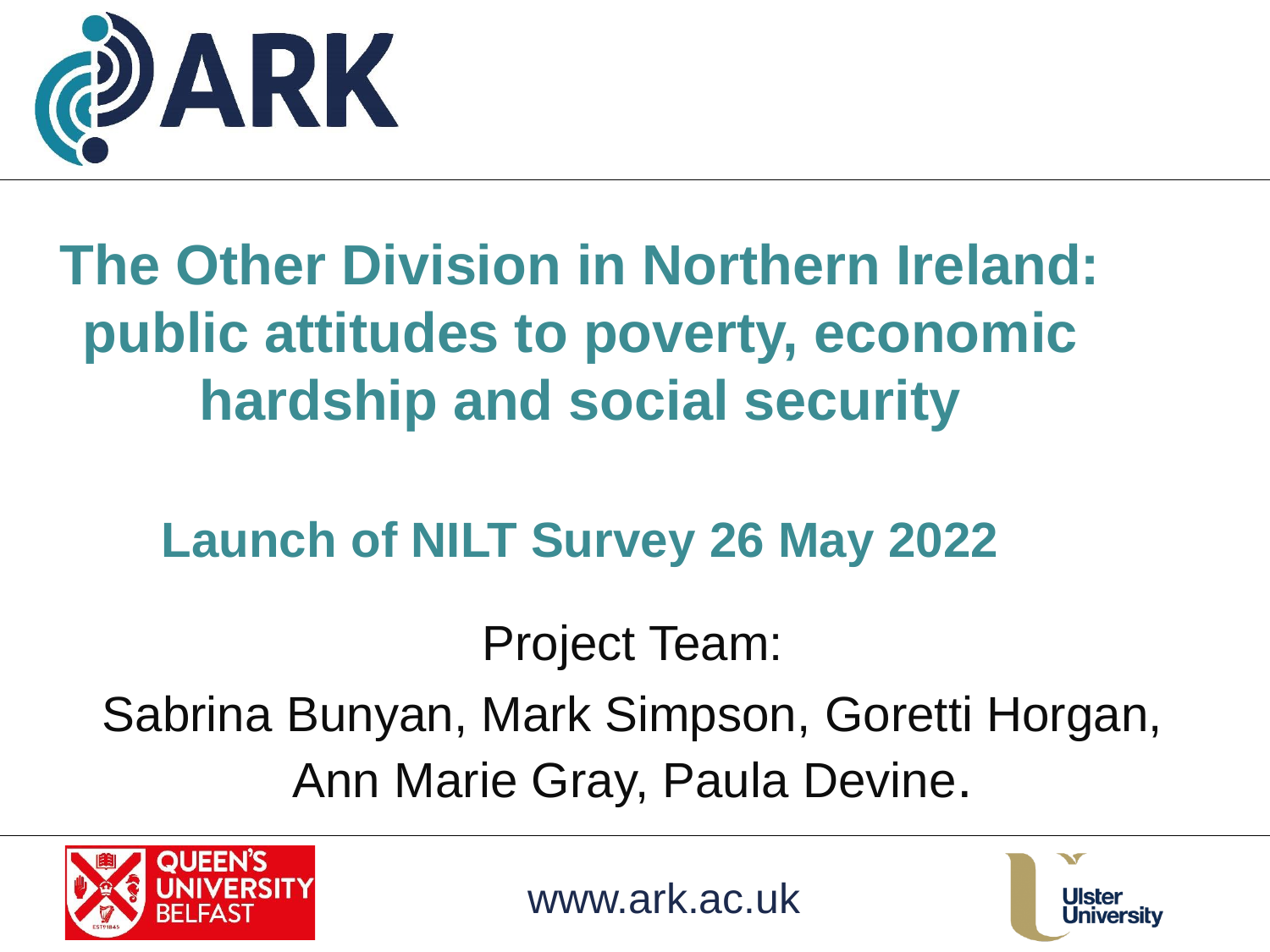

- First time since 2000 that the NILT has asked people about their views on some of these issues – and in that period there have been substantive changes with regard to social security, labour markets and experience of devolved government.
- Plus the experience of the pandemic a financial as well as public health crisis.



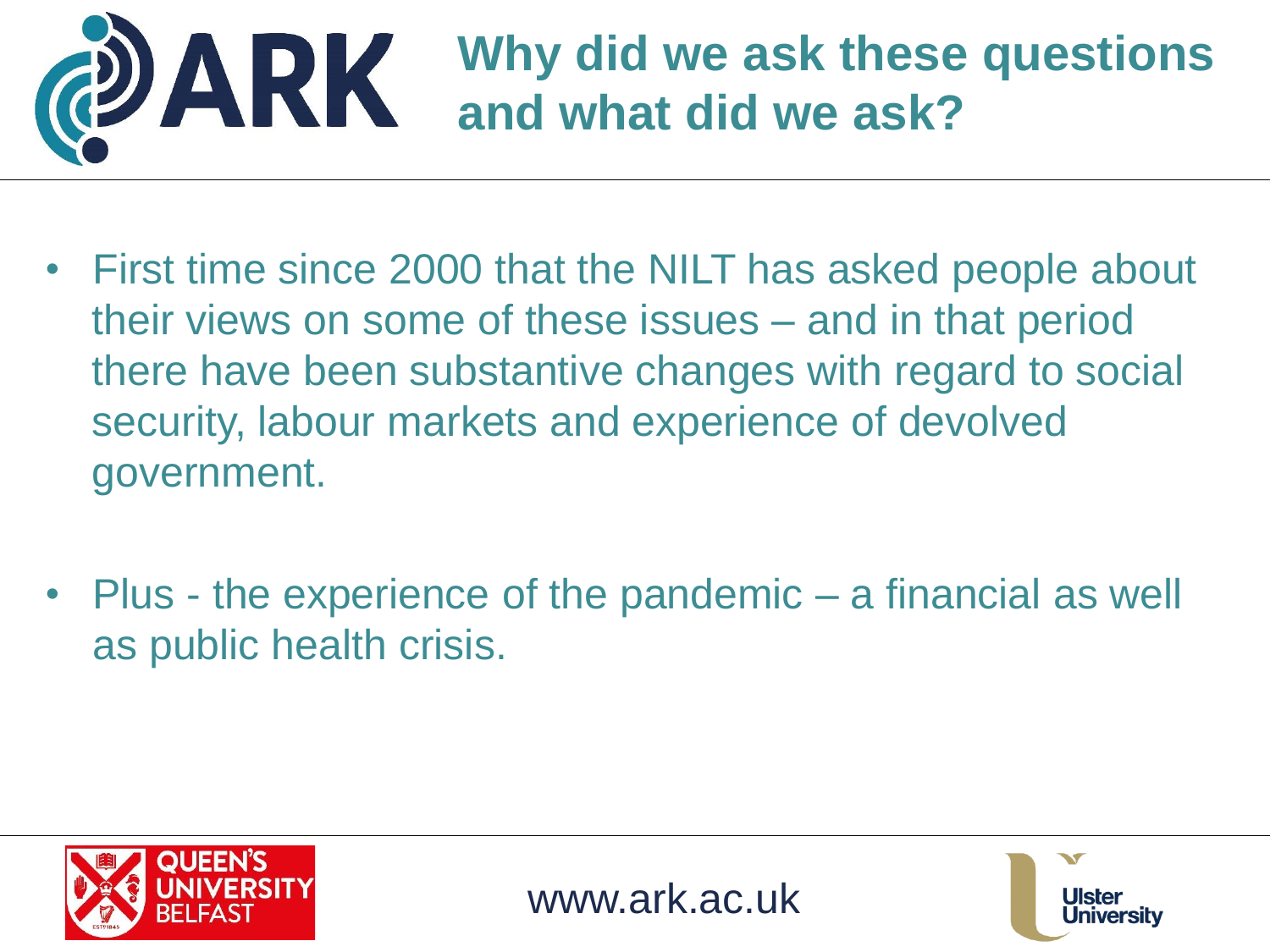

# **Key areas covered**:

- Financial hardship before/during Covid 19 pandemic
- Perception of the fairness/unfairness regarding the income distribution and taxation
- Responsibility of government to address poverty
- Attitudes to social security including: whether the pandemic changed attitudes; what the social security system should aim to do; parity in social security with other jurisdictions



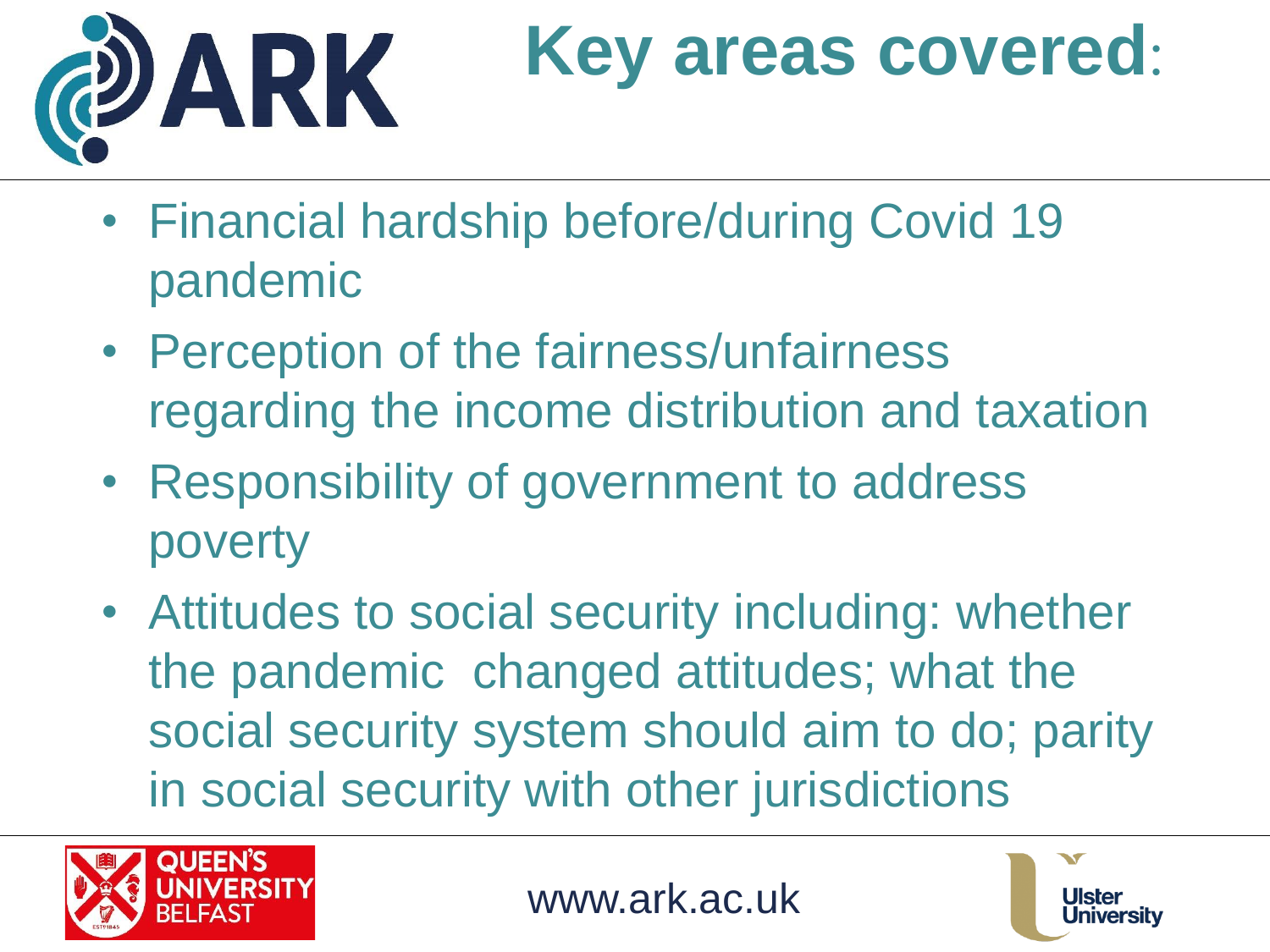

**Since Coronavirus (COVID-19) lockdown in March 2020 has your household income changed?**







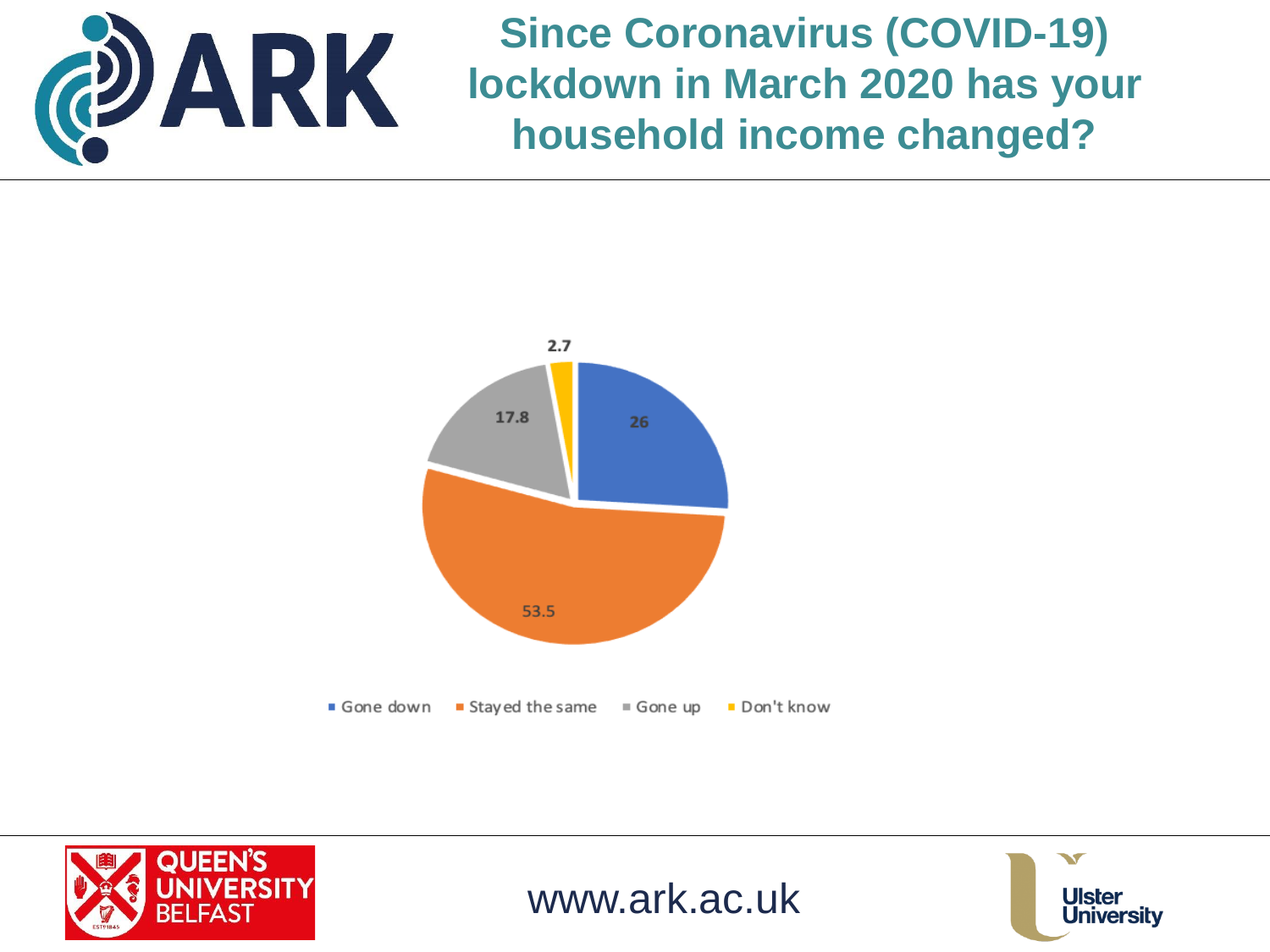

**Have you experienced any financial hardship (during the 2 years pre Covid and since lockdown March 2020)?**







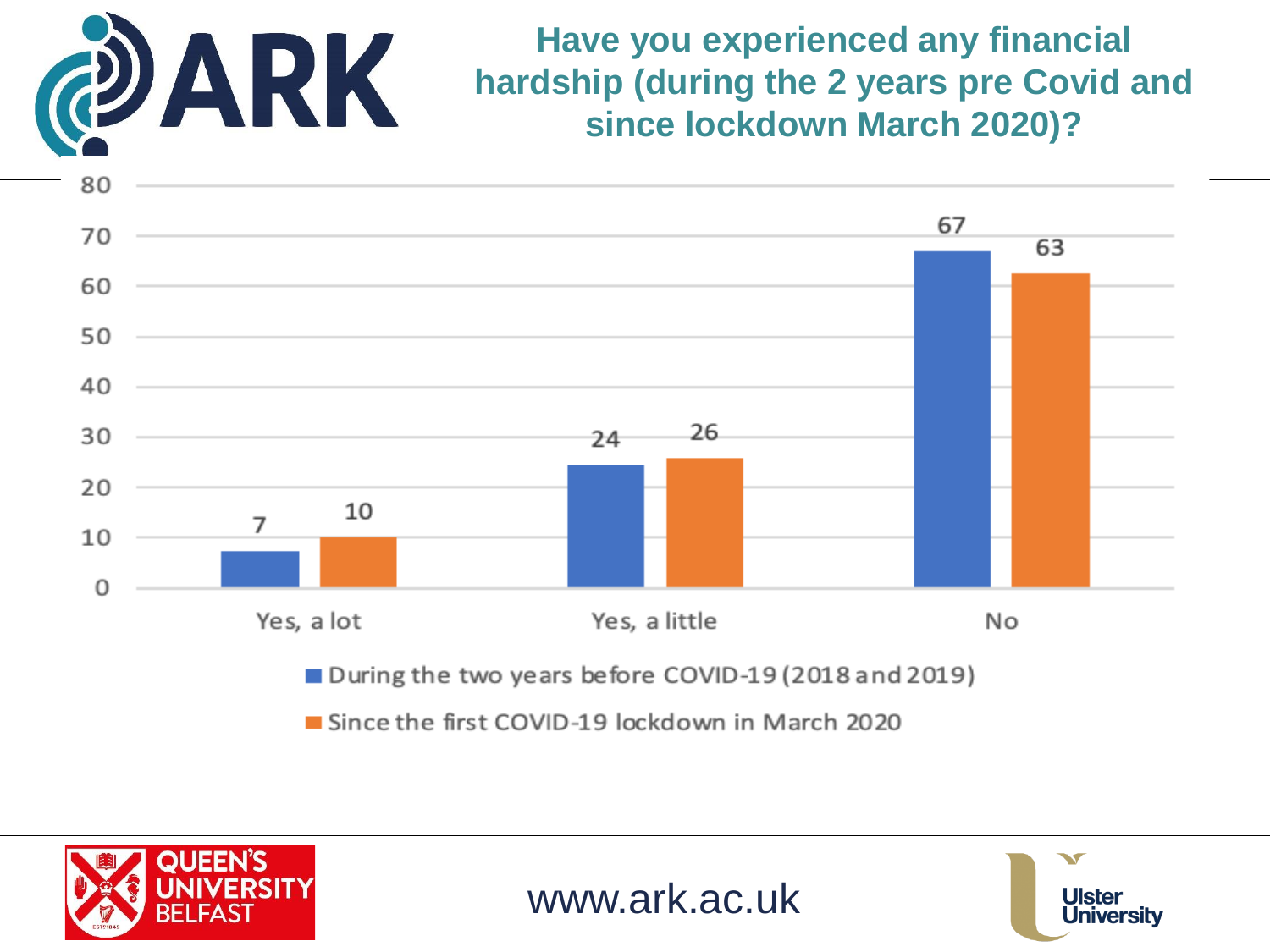### **PIARK** How do respondents cope with **financial hardship? (%)**









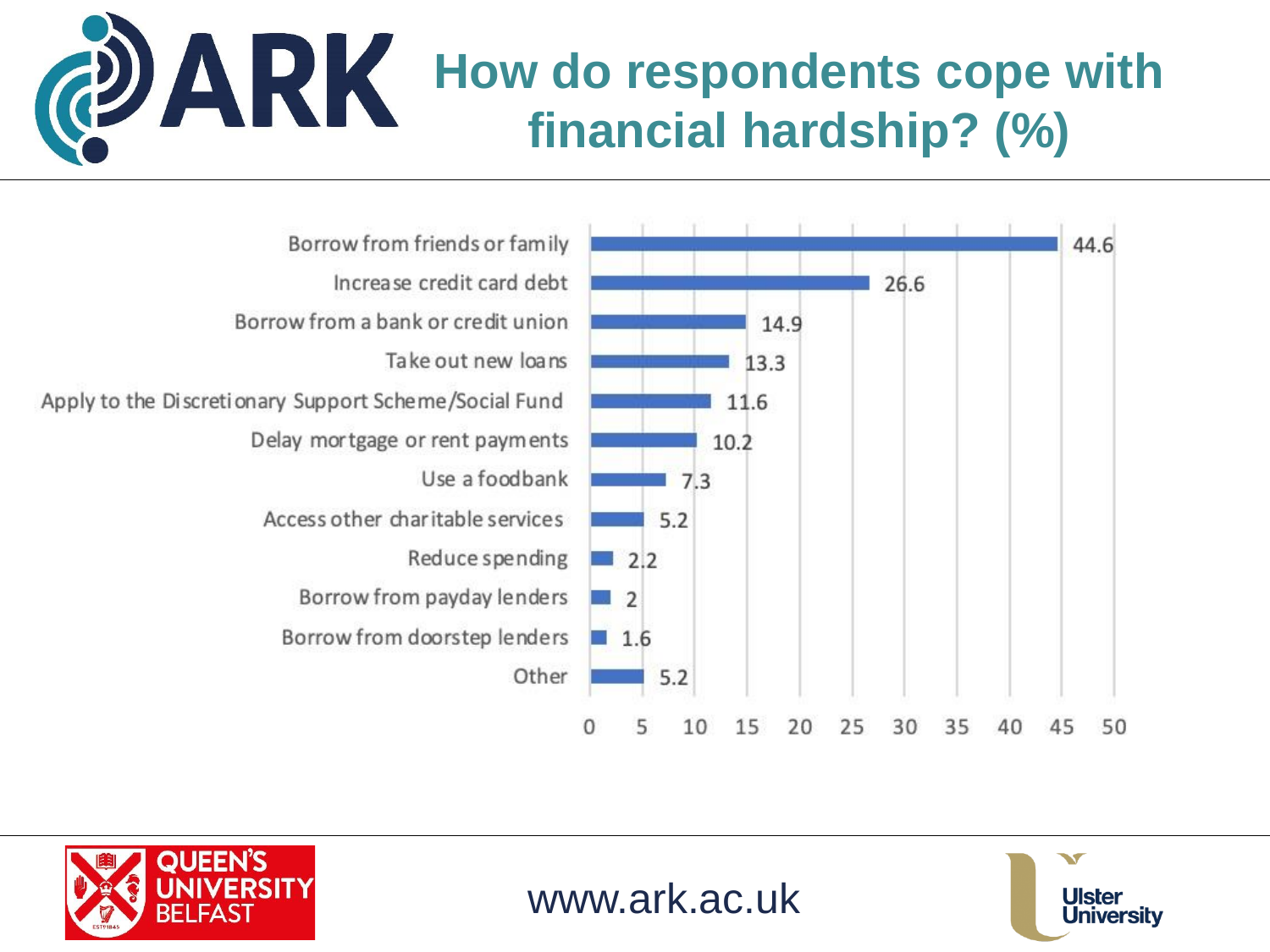#### **Coping (or not) with**  ARK **cost of living increases**

*Could your household afford to pay an unexpected, but necessary, expense of £500?*

- Almost 25% of respondents said they **could not** – (one in ten of over 65s; 40% of 18-24 yr olds; 36% of 25-34 yr olds and 33% of 35-44 yr olds)
- Less than two percentage points of a difference between the ability of those in paid employment (24.9%) and those not (26.4%) to afford an expense of £500

*Did your household turn heating down or off because you could not afford the costs last winter, even though it was too cold in the house/flat?*

- Just over 24 per cent of households reported having to turn the heating down or off **due to costs.**
- Over half of respondents who described themselves as low income had turned the heating down or off because they could not afford it.



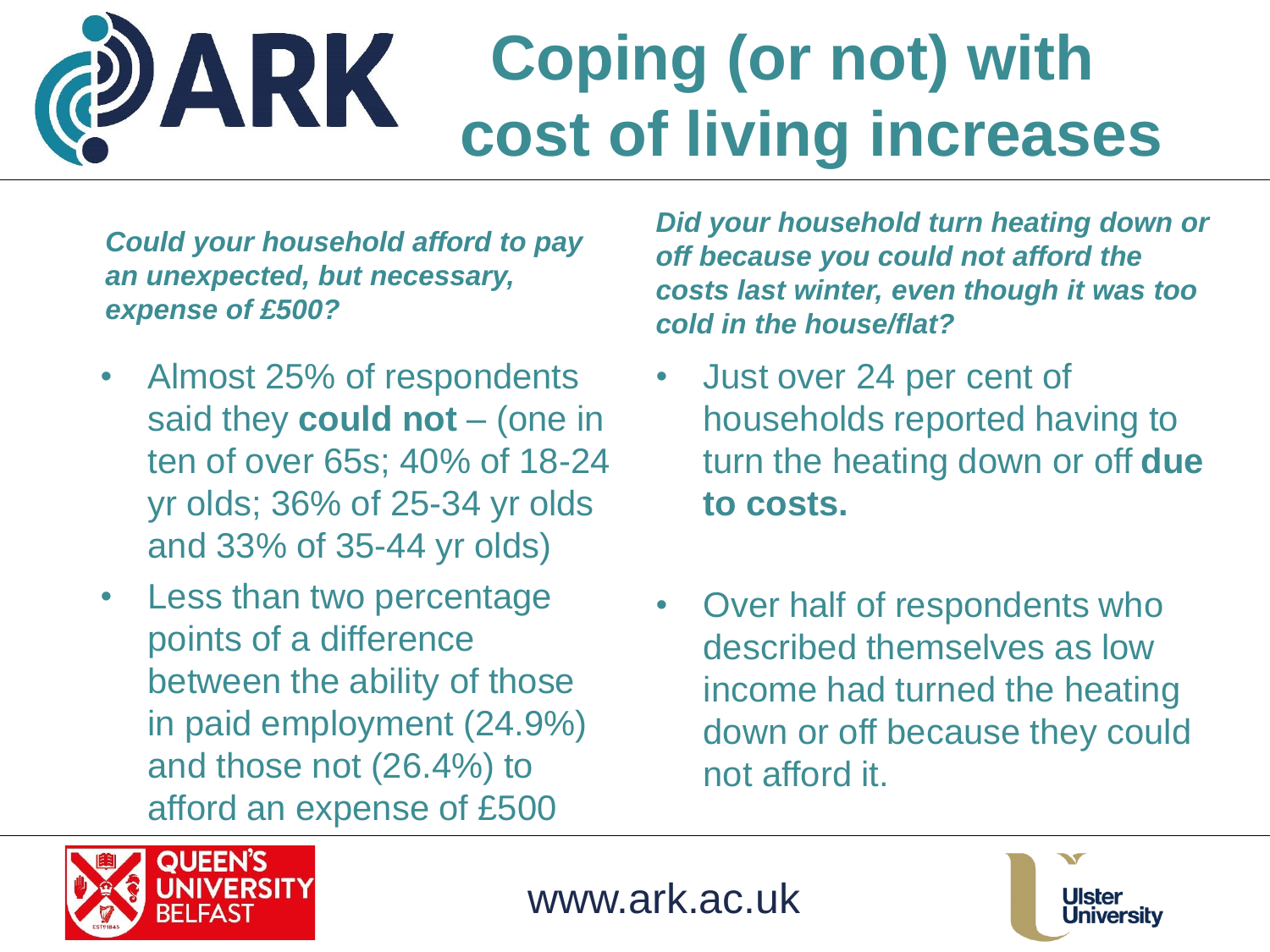

- The proportion of respondents unable to afford a £500 expense should not surprise us - the Family Resources Survey (2019-20) found that 36% of households have no savings.
- Nor is it surprising that there is less than two percentage points of a difference between the ability of those in paid employment (24.9%) and those not (26.4%) - since official statistics show that so many of those in paid employment are living, objectively, in poverty.





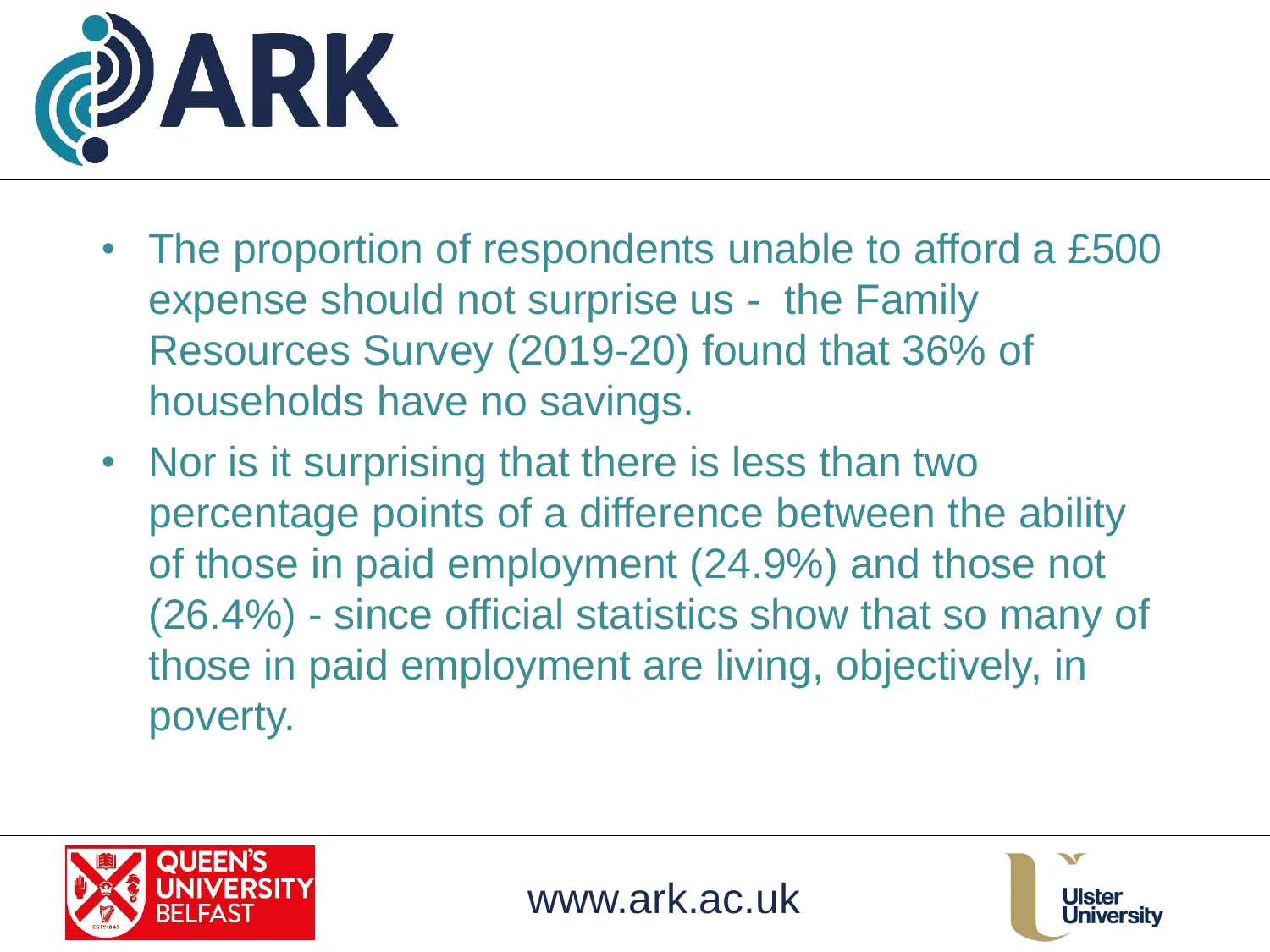

### **Attitudes to social security**

Social security-related questions in the survey cover two broad categories:

- Adequacy what level of income benefits should guarantee
- Questions about fairness, reciprocity and the deservingness of social security claimants.





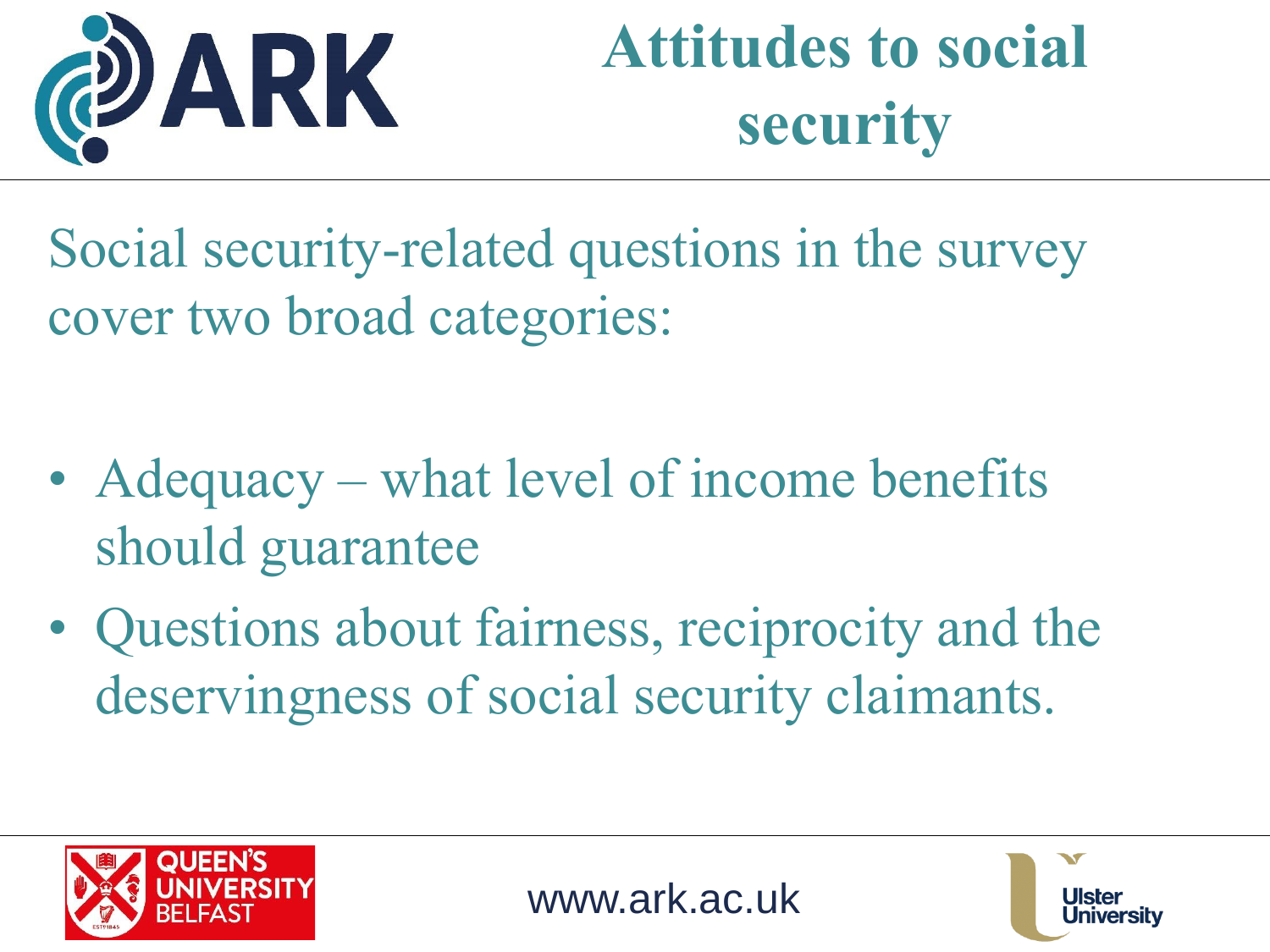

### **Overview**

- Data shows that people in NI value a safety net that ensures an acceptable standard of living.
- But, at the same time, a significant minority (37.5%) agreed that benefit incomes should be capped regardless of factors like family size or housing costs.
- 51.7 % think that income distribution in NI is unfair.
- Almost half (49.3%) of respondents agreed that it was '*the responsibility of the government to reduce differences in income between people with high and low incomes'*
- *Over 67% think that people with higher incomes should pay larger taxes*



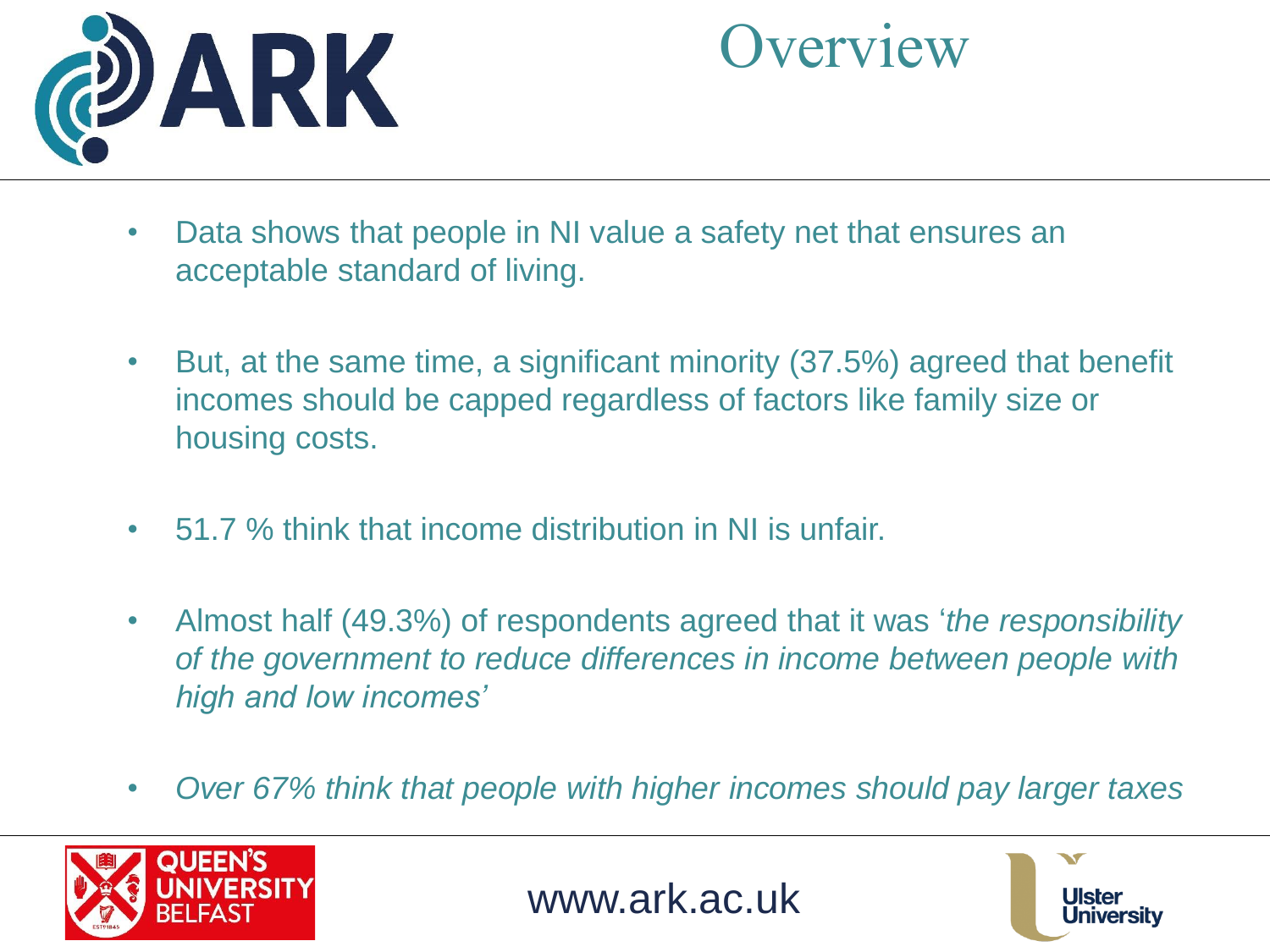# **Views on the role of social security Benefits**

| <b>Statement</b>                                                                                                   | $\frac{0}{0}$           | $\frac{0}{0}$                | $\frac{0}{0}$                 | $\frac{0}{0}$ |
|--------------------------------------------------------------------------------------------------------------------|-------------------------|------------------------------|-------------------------------|---------------|
| Social security benefits should:                                                                                   | Agree/strongly<br>agree | Neither agree or<br>disagree | Disagree/strongly<br>disagree | Don't<br>know |
| Enable an individual or family to<br>meet their basic living needs                                                 | 90.3                    | 5.1                          | 2.4                           | 2.2           |
| Enable an individual or family to<br>have a normal standard of living                                              | 60.8                    | 22.1                         | 13.5                          | 3.7           |
| Enable an individual or family to live 80.9<br>a life in dignity                                                   |                         | 12.5                         | 3.8                           | 2.8           |
| Be capped and not exceed a<br>maximum amount irrespective of<br>factors such as family size, housing<br>costs etc. | 37.5                    | 19.3                         | 36.4                          | 6.7           |
| <b>QUEEN'S</b>                                                                                                     |                         |                              | $\blacktriangledown$          |               |
| BELFAST                                                                                                            |                         | www.ark.ac.uk                | <b>Ulster</b><br>Universitv   |               |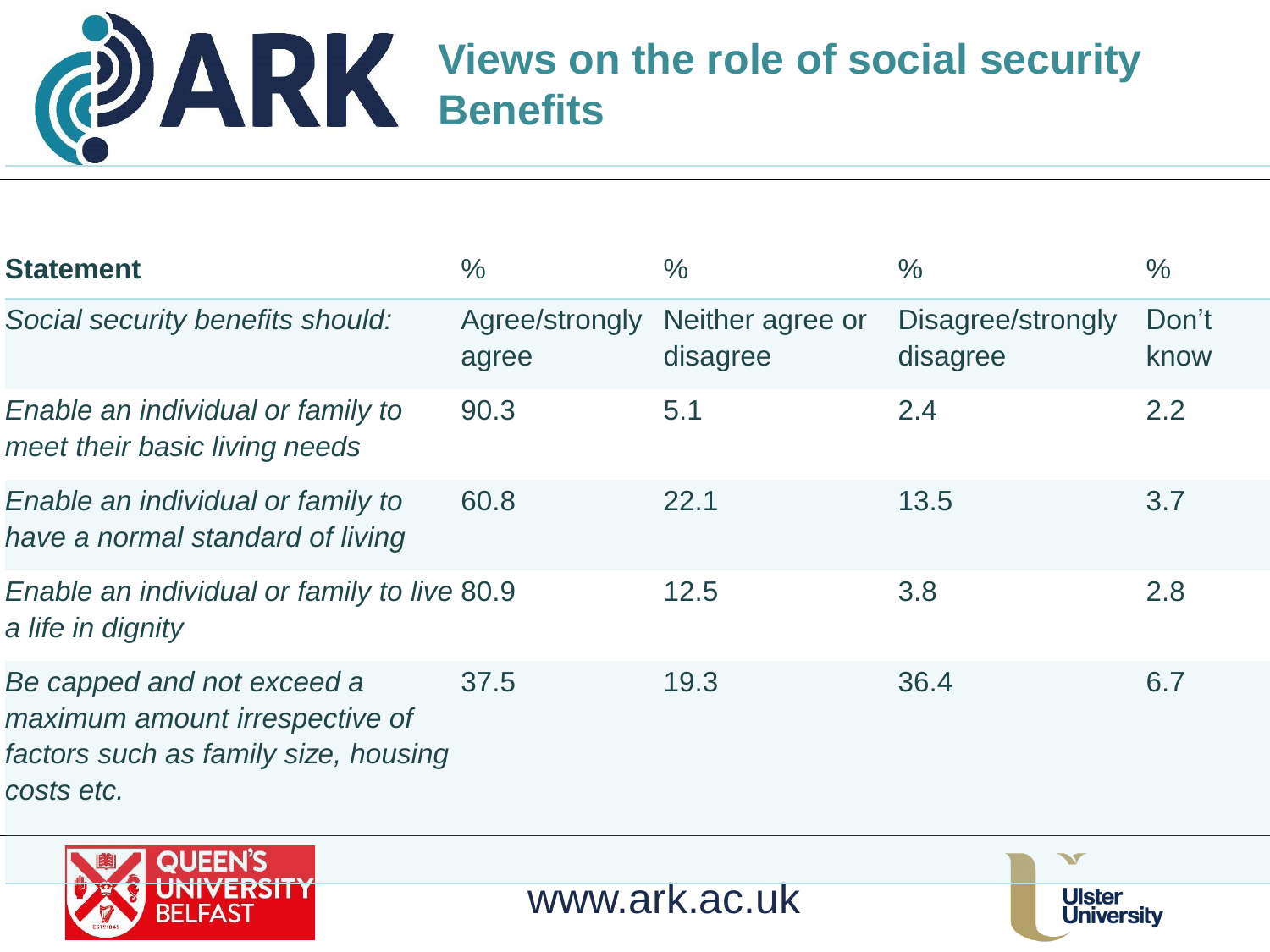

#### **Effect of income group and political party support on attitudes to social security**

- Consensus that social security benefits should enable people to meet a *basic standard of living* - regardless of whether selfassessed income was high, middle, or low, between men and women and across the political spectrum
- The principle that social security should enable a '*normal standard of living*' was most strongly supported by the lowincome group with weakest support from the high-income group; nationalist party supporters were most likely to agree that social security should enable a *normal* standard of living,
- Strong support across groups for the notion that benefits should enable a life *lived in dignity*



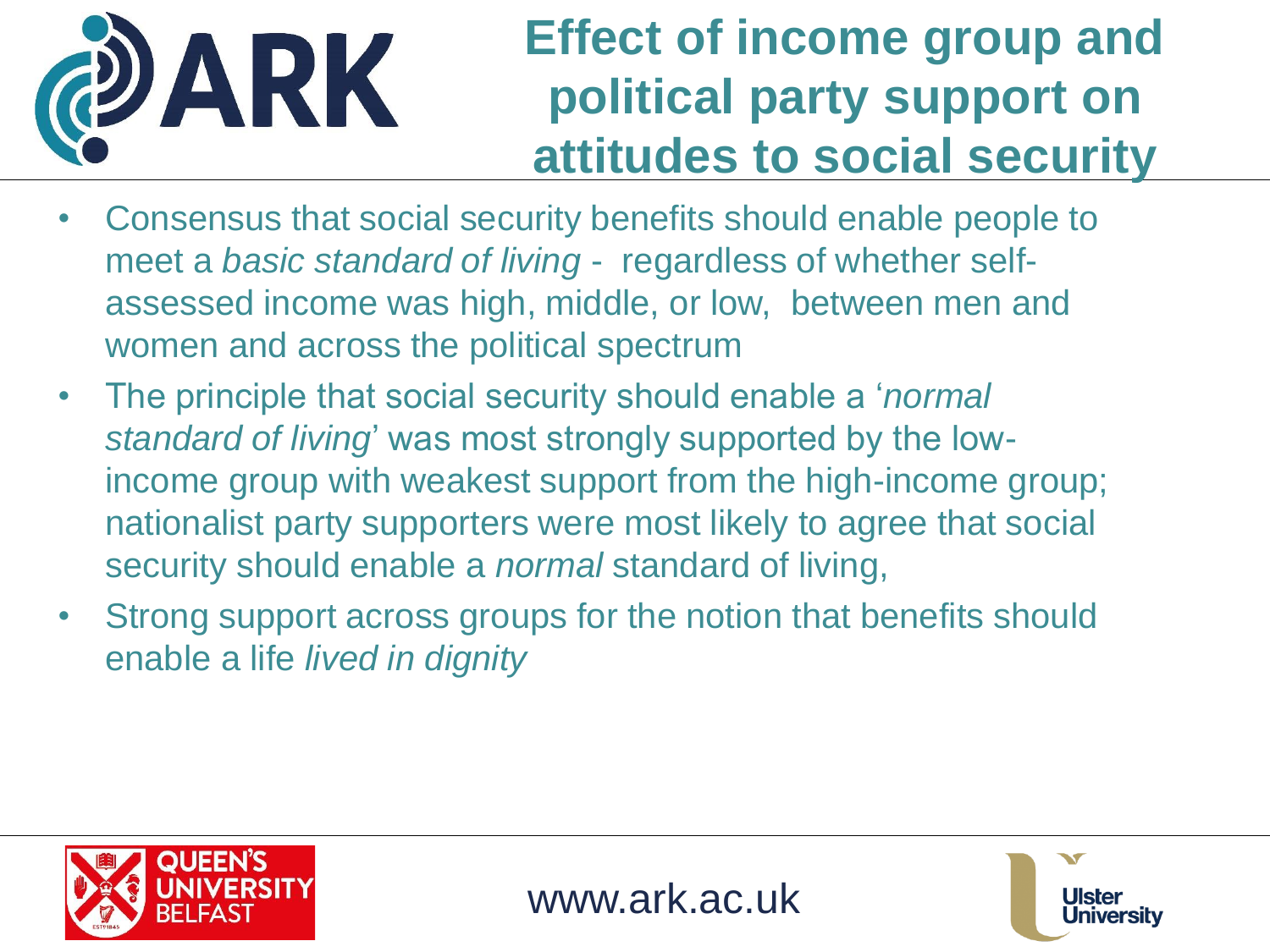### *'The Northern Ireland Executive is doing all that it can to reduce poverty'*

| <b>Party</b> | <b>Strongly</b><br>Agree (%) | <b>Agree</b><br>(%) | <b>Neither</b><br>agree nor<br>disagree<br>(%) | <b>Strongly</b><br>disagree<br>(%) | <b>Disagree</b><br>(%) | Can't<br>choose<br>(%) |
|--------------|------------------------------|---------------------|------------------------------------------------|------------------------------------|------------------------|------------------------|
| Alliance     | 0.4                          | 2.3                 | 18.6                                           | 26.6                               | 47.9                   | 4.2                    |
| <b>DUP</b>   | $\overline{0}$               | 13.6                | 27.8                                           | 20.7                               | 29.6                   | 8.3                    |
| <b>SDLP</b>  | $\overline{0}$               | 7.8                 | 17.2                                           | 26.1                               | 42.8                   | 6.1                    |
| <b>SF</b>    | 0.6                          | 7.3                 | 17.5                                           | 20.9                               | 43.5                   | 10.2                   |
| <b>UUP</b>   | 2.7                          | 11.9                | 29.7                                           | 18.4                               | 31.4                   | 5.9                    |